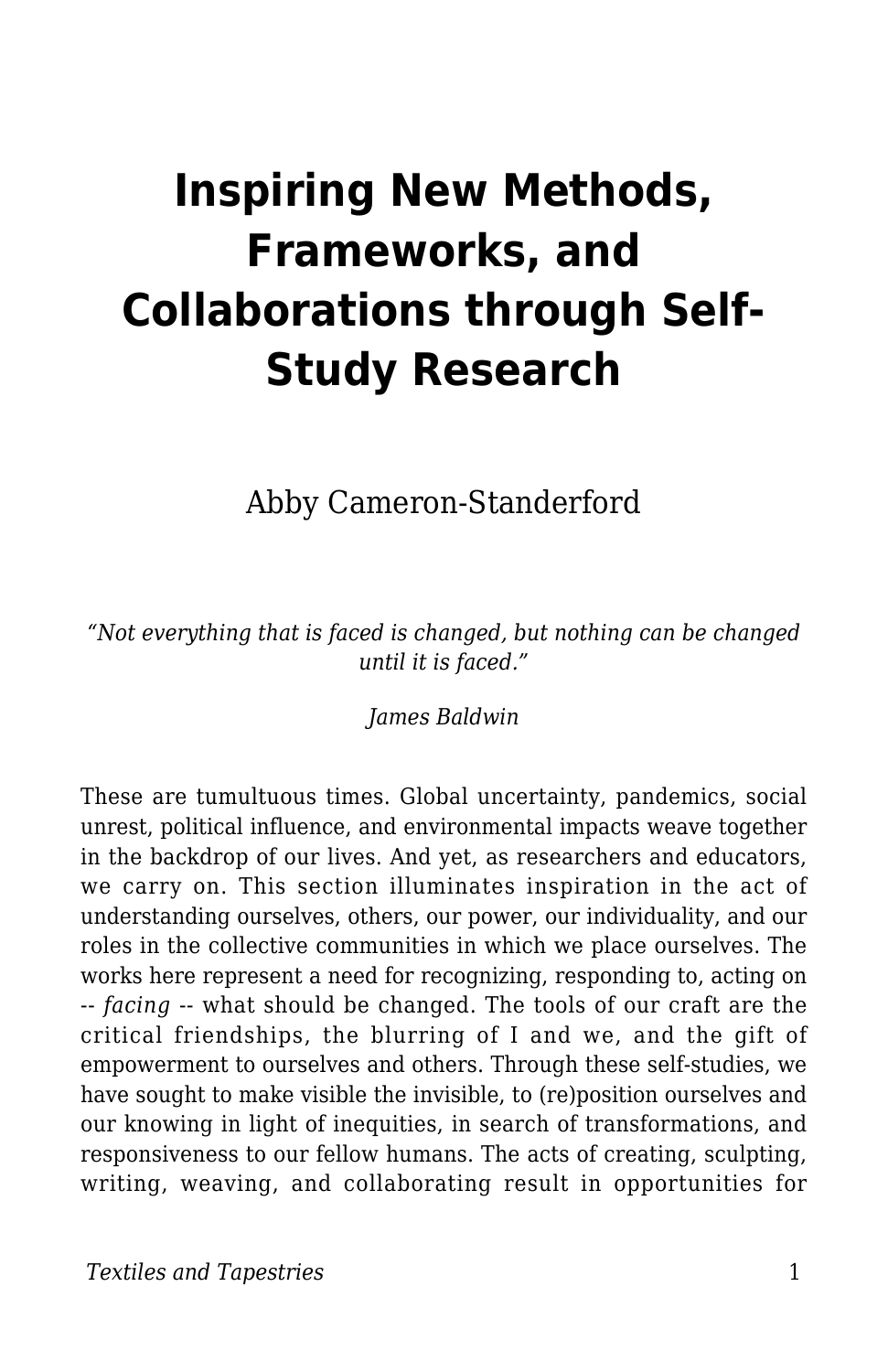interrogating, pushing, acting, and *changing* the tapestry of education and self-study of practices.



Cameron-Standerford, A. (2020). Inspiring New Methods, Frameworks, and Collaborations through Self-Study Research . In C. Edge, A. Cameron-Standerford, & B. Bergh (Eds.), *Textiles and Tapestries*. EdTech Books. Retrieved from

https://edtechbooks.org/textiles\_tapestries\_self\_study/ins piring new through self study



**[CC BY-NC-ND International 4.0:](https://creativecommons.org/licenses/by-nc-nd/4.0/)** This

work is released under a CC BY-NC-ND International 4.0 license, which means that you are free to do with it as you please as long as you (1) properly